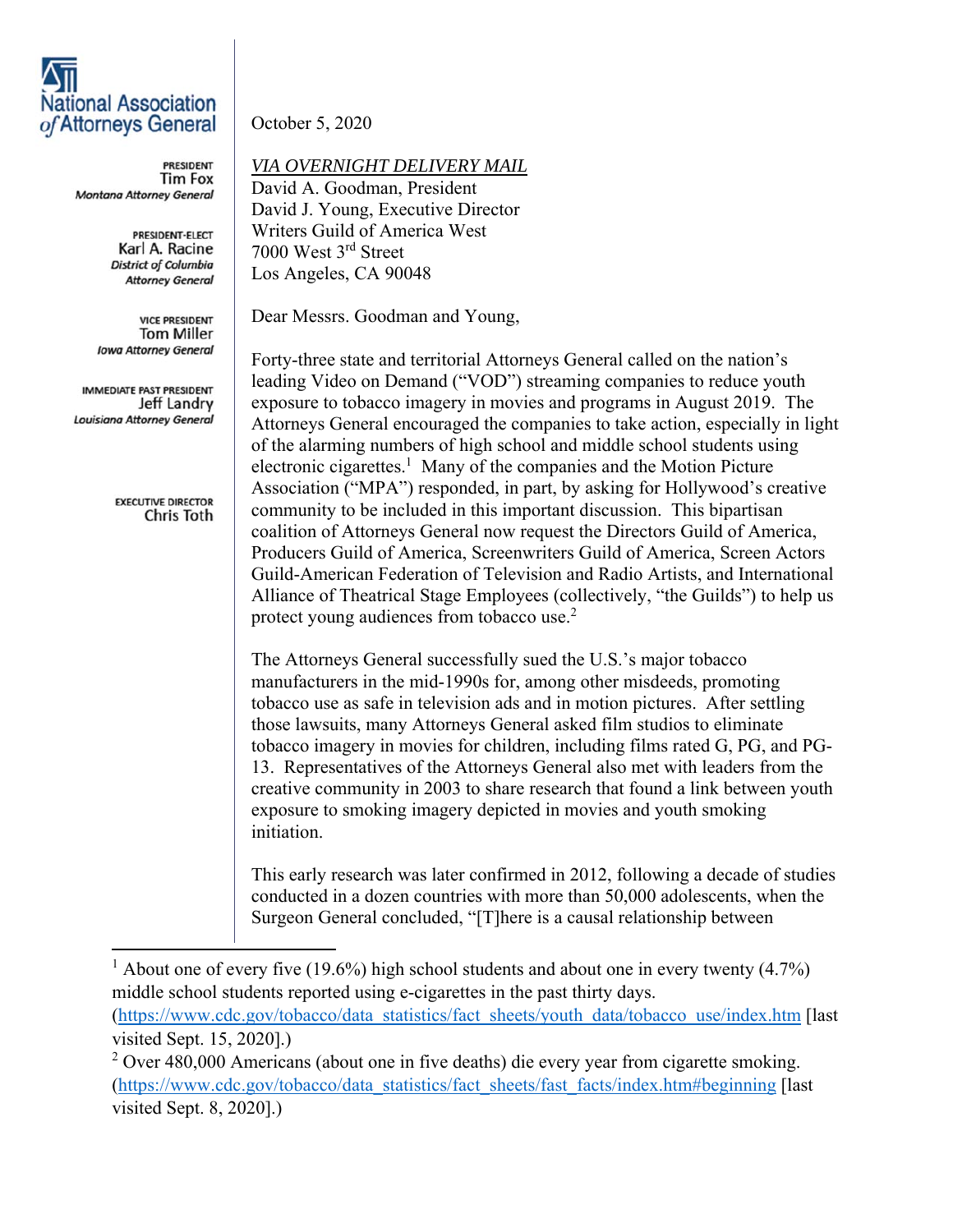Letter to Writers Guild of America West October 5, 2020 Page 2 of 6

depictions of smoking in the movies and the initiation of smoking among young people."<sup>3</sup> A 2020 study by Truth Initiative now shows youth and young adults who watch episodic programs with tobacco imagery via streaming, cable, and broadcast television are significantly more likely to initiate vaping than those who are not exposed to tobacco imagery on those media. In fact, even those with low levels of exposure were more than twice as likely to start using e-cigarettes, and those with high exposure were over three times more likely.<sup>4</sup> Previous studies by Truth Initiative found higher percentages of tobacco imagery in streamed original programs that are popular with youth during the 2015-2016 and 2016-2017 seasons than on broadcast television.<sup>5</sup> Compounding these findings, many American children are now consuming more media while at home, as a result of the COVID-19 pandemic.<sup>6</sup>

In the race to launch new platforms, provide more content, and capture audiences, many streaming companies failed to consider the impact that easy access to movies and programs with tobacco imagery has upon children. The MPA ratings system and TV Parental Guidelines, that were designed to shield youth from mature content in theaters and on broadcast television, provide little protection in the world of VOD streaming. With no industry-wide safeguards in place, children can more easily view mature content, including streaming PG-13, TV-14, R, and TV-MA-rated movies and programs with tobacco imagery.

We ask the Guilds to use their collective influence to persuade members of the creative community to depict tobacco imagery responsibly, while still supporting artistic freedoms. We also ask the Guilds to encourage streaming companies to adopt best practices that navigate youth audiences away from movies and shows with tobacco imagery. Among these practices, we have proposed banning tobacco imagery in all future, original youth-rated or youth-targeted content, with limited exceptions.<sup>7</sup> We have also asked streaming companies to recommend and promote

<sup>3</sup> U.S. Department of Health and Human Services, *Preventing Tobacco Use Among Youth and Young Adults: A Report of the Surgeon General.* Rockville, MD*,* 2012, at 602.

<sup>&</sup>lt;sup>4</sup> Morgane Bennett, et al., *Exposure to Tobacco Content in Episodic Programs and Tobacco and E-Cigarette Initiation*, Preventive Medicine, https://doi.org/10.1016/j.ypmed.2020.106169, Aug. 1, 2020, at 3.

<sup>5</sup> Truth Initiative, *While You Were Streaming: Smoking on Demand – A Surge in Tobacco Imagery is Putting Youth at Risk*, June 2019, at 4.

<sup>&</sup>lt;sup>6</sup> The Nielsen Company reported a 55% increase in VOD streaming.

<sup>(</sup>https://www.nielsen.com/us/en/insights/article/2020/connected-tv-usage-remains-above-precovid-19-levels-as-traditional-tv-viewing-normalizes/ [last visited Sept. 8, 2020].

 $<sup>7</sup>$  As exceptions, youth rated content may 1) depict historical figures who actually used tobacco</sup> or 2) clearly show the negative health effects of tobacco use. All other content with tobacco imagery should be rated TV-MA, R, or a higher designation.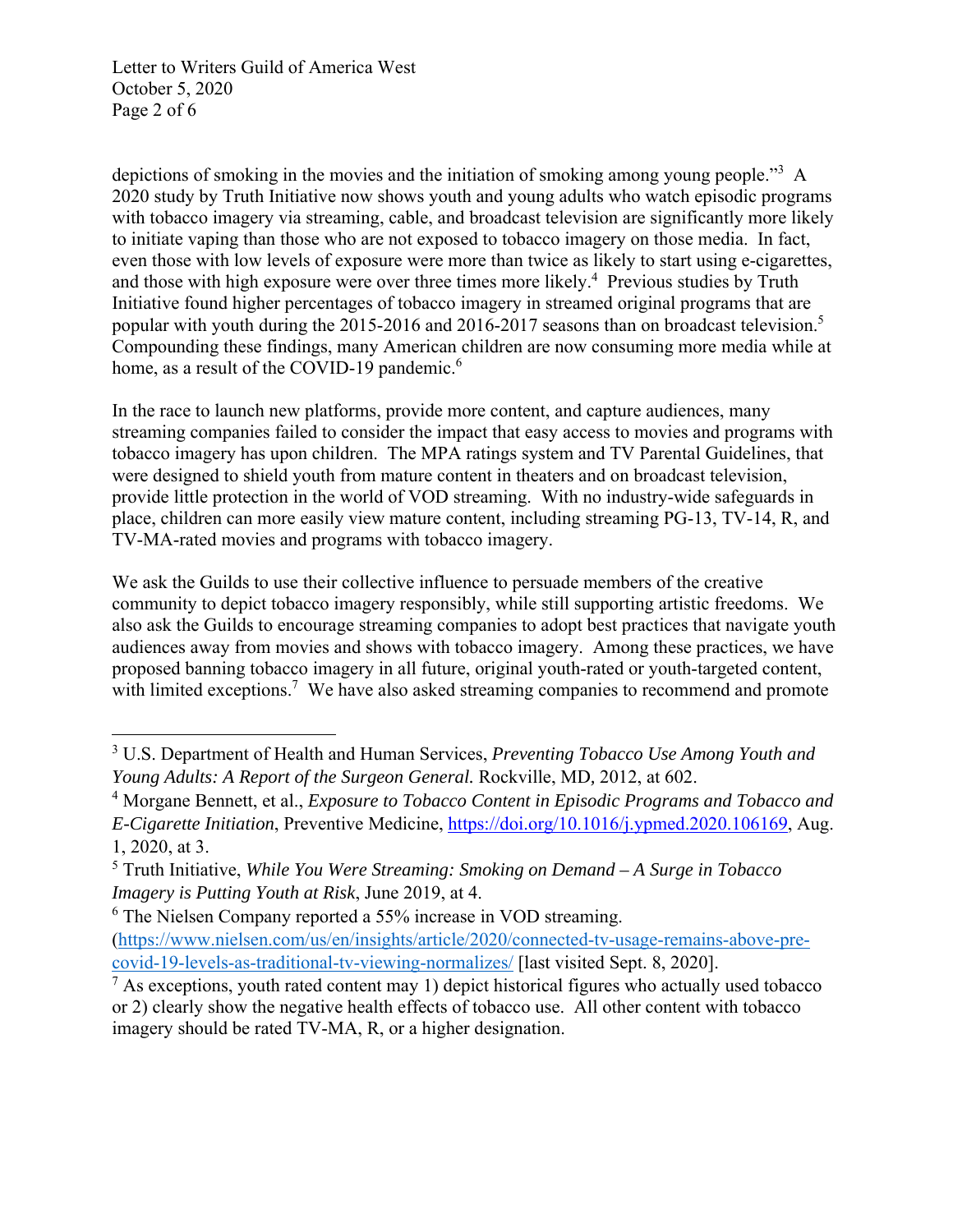Letter to Writers Guild of America West October 5, 2020 Page 3 of 6

only tobacco-free titles for children and families. We have challenged the companies to mitigate the historic and cumulative impact of watching tobacco imagery in movies and programs by running strong anti-tobacco spots, especially before videos with smoking or vaping. In addition, we have encouraged the companies to display prominent and forceful tobacco warnings before content with tobacco imagery and to offer effective parental controls, so families may be empowered to choose smoke-free content.

The Guilds' assistance and support is critical to implementing these changes and stopping the renormalization and glamorization of tobacco use. We look forward to opening discussions with you about ways the creative community can protect children, while maintaining artistic integrity. Please respond to Michael Hering, Director and Chief Counsel, National Association of Attorneys General Center for Tobacco and Public Health, at mhering@naag.org or (202) 326- 6023, by October 30, 2020, with the name and title of a contact person within your organization with whom we can speak regarding this important matter. Thank you for your attention to this critical issue.

Sincerely,

Xavier Becerra Douglas Peterson California Attorney General Nebraska Attorney General

Clyde "Ed" Sniffen, Jr. Acting Alaska Attorney General

Weise

Phil Weiser Colorado Attorney General

Widop

Leslie Rutledge Arkansas Attorney General

William Tong Connecticut Attorney General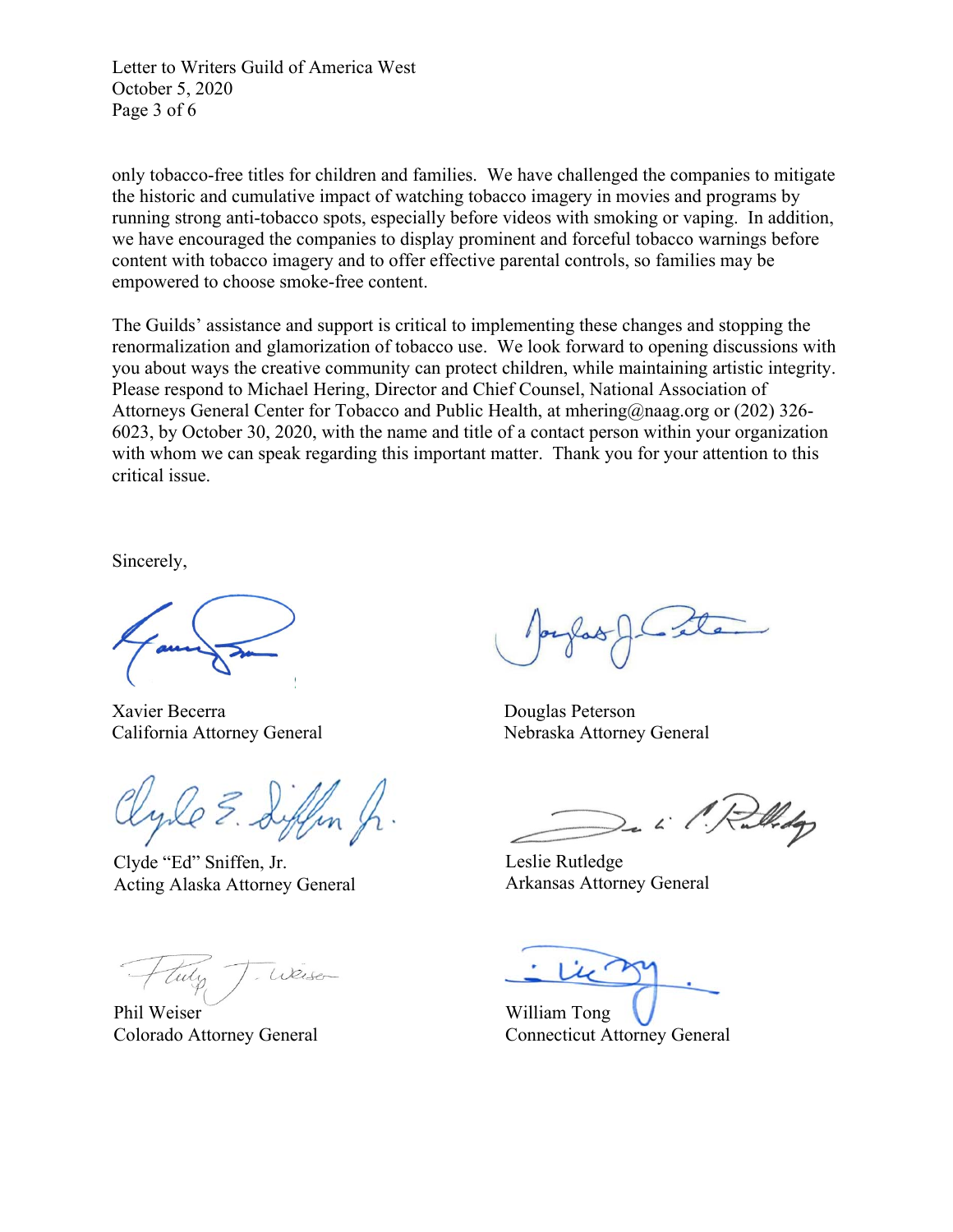Letter to Writers Guild of America West October 5, 2020 Page 4 of 6

athleen Carnings

Kathleen Jennings Delaware Attorney General

Leevin Taitano Camacho Guam Attorney General

Clare E. Connors Hawaii Attorney General

 $\leftarrow \mathbb{Z}$ 

Kwame Raoul Illinois Attorney General

ent Schmit

Derek Schmidt Kansas Attorney General

j

Jeff Landry Louisiana Attorney General

 $Bia - E$  feel

Brian Frosh Maryland Attorney General

Karl-A. Racine District of Columbia Attorney General

いん Ashley Moody

Florida Attorney General

 $\sqrt{\alpha}$  $\sim$ l

Lawrence Wasden Idaho Attorney General

Tom Nilla

Tom Miller Iowa Attorney General

Daniel Cameron Kentucky Attorney General

aron M. Frey

Aaron M. Frey Maine Attorney General

Maura Healey Massachusetts Attorney General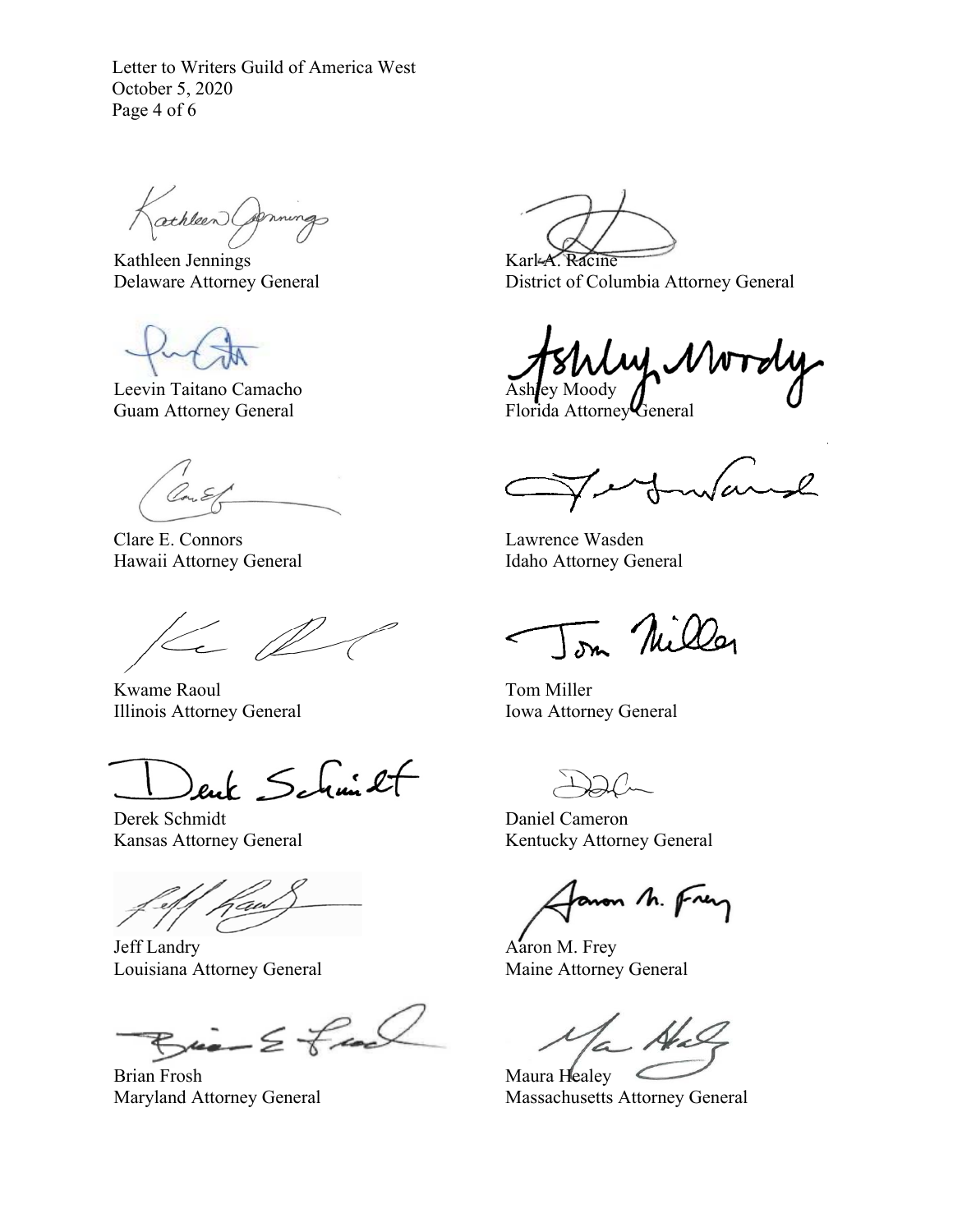Letter to Writers Guild of America West October 5, 2020 Page 5 of 6

Dana Wessel

Dana Nessel Michigan Attorney General

Tim Fox Montana Attorney General

Gordon MacDonald New Hampshire Attorney General

for be

Hector Balderas New Mexico Attorney General

lad Stán

Josh Stein North Carolina Attorney General

Dave Yost

Dave Yost Ohio Attorney General

thellison

Keith Ellison Minnesota Attorney General

 $\frac{1}{2}$ 

Aaron D. Ford Nevada Attorney General

Gurbir S. Grewal New Jersey Attorney General

LettiA JAmes

Letitia James New York Attorney General

formanderson

Edward Manibusan Northern Mariana Islands Attorney General

Mike Hunter

Oklahoma Attorney General